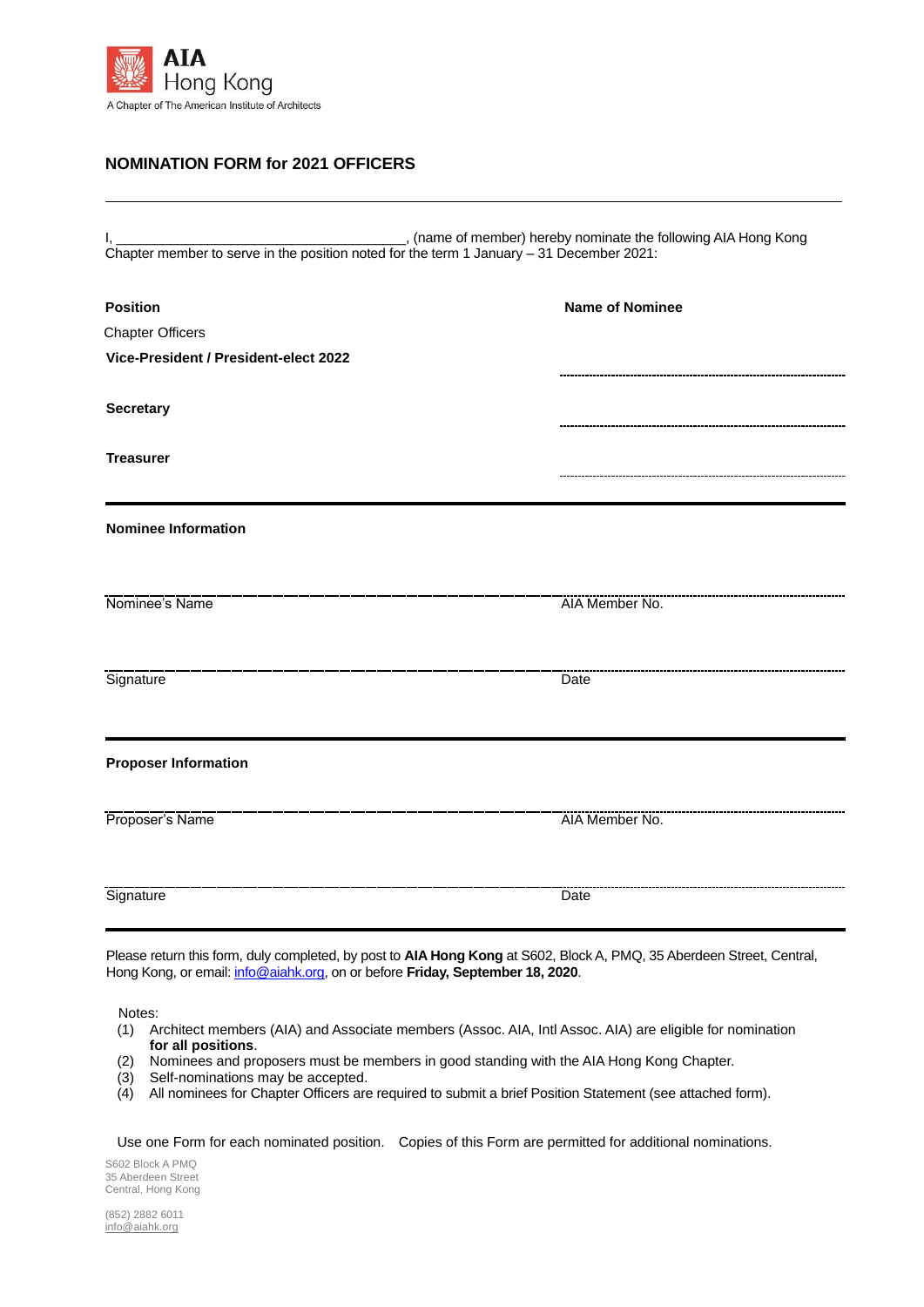

## **POSITION STATEMENT FORM for 2021 OFFICERS**

**Candidate for Chapter Office:**

**Candidate's Name**

**Year of joining AIA:**

**Company / Organization:**

**Title / Position:**

**Academic / Professional Qualifications:**

**Work done for AIA Hong Kong:**

**Position Statement:**

S602 Block A PMQ 35 Aberdeen Street Central, Hong Kong

(852) 2882 6011 [info@aiahk.org](mailto:info@aiahk.org)